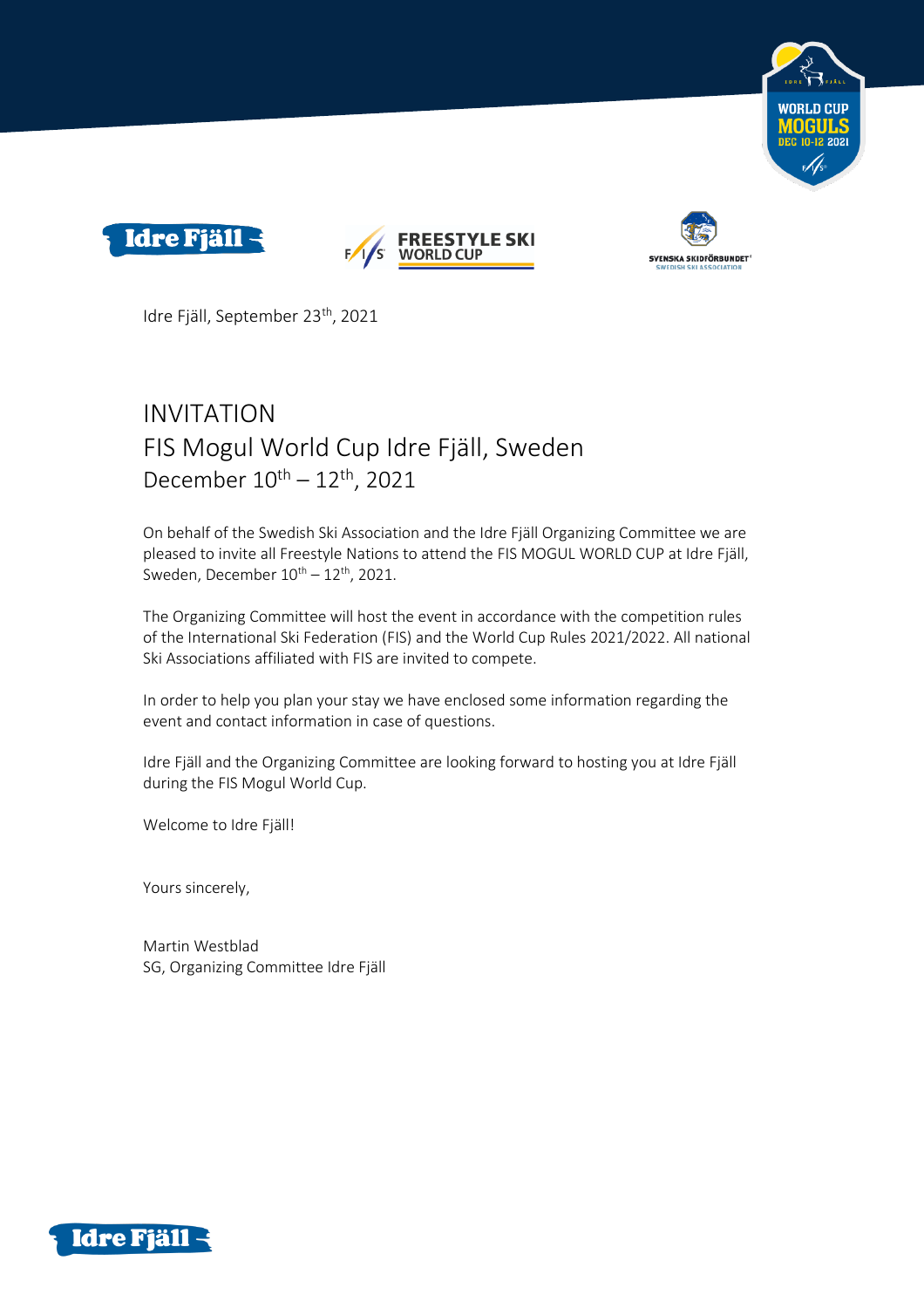

# Entries

Entries will be accepted from National Ski Associations following FIS quotas and rules. The online registration system is accessed on the FIS Homepag[e http://www.fis-ski.com](http://www.fis-ski.com/) in the Member Section.

All quotas and entries are according to the FIS Freestyle Ski World Cup Rules 2021/2022. Only those competitors who are entered by National Associations are eligible and the number of participants is limited under current World Cup quotas.

## Provisional Entries: Monday, November 1st, 2021

Each National Association must inform the Organizers about the expected total number of team members (Names, FIS Codes and Gender, team officials) arrival and departure dates and rooming needs (competitors, coaches, accompanying persons and service personnel). This needs to be done using the "Competition Online Entry System" and respecting the deadlines fixed and announced by the OC (40 days before the first competition day).

# Confirmation of Final Entries: Friday, December 1st, 2021

No later than 10 days before the competition day the NSA must inform the OC of its final entries (Names, FIS Code and Gender) with their arrival and departure dates. The NSA must also inform the OC about the arrival and departure dates of the team officials. Please note! For any changes after the final deadline, the Organizing Committee may invoice the costs incurred for cancelled accommodation to the National Ski Association concerned. Teams or persons who register after the deadline will not be eligible for FIS rates.

#### Accommodation and meals

Teams will pay the fee for accommodation according to the FIS Freestyle Ski World Cup Rules 2021/2022 from Monday December 6<sup>th</sup> until Monday December 13<sup>th</sup>. Athletes, Coaches and Team Officials will be hosted in apartments at Idre Fjäll. The OC will charge 50 CHF each for accommodation including half-board.

You also have the option to book just accommodation for CHF 20 but then the teams arrange their own meals.

The half-board package at Idre Fjäll includes breakfast and dinner. The exchange rate of transactions in connection to FIS Moguls World Cup Idre Fjäll 2021 will be fixed based on the exchange rate of September 19<sup>th</sup>, 2021: 1 CHF equals **9.3019** SEK (http://www.exchange-rates.org/history/SEK/CHF/T).

The half-board package at Idre Fjäll includes breakfast and dinner. We can as well offer lunch for 98 Swedish kronor in the restaurant where breakfast and dinner is served. This need to be booked at the same time as accommodation.

Each team will pay all of their accommodation expenses upon arrival (major credit cards only). Each team will be held responsible for any damage incurred during their stay. Extra expenses such as phone, pay-tv or bar bills are to be paid by the teams or athletes.

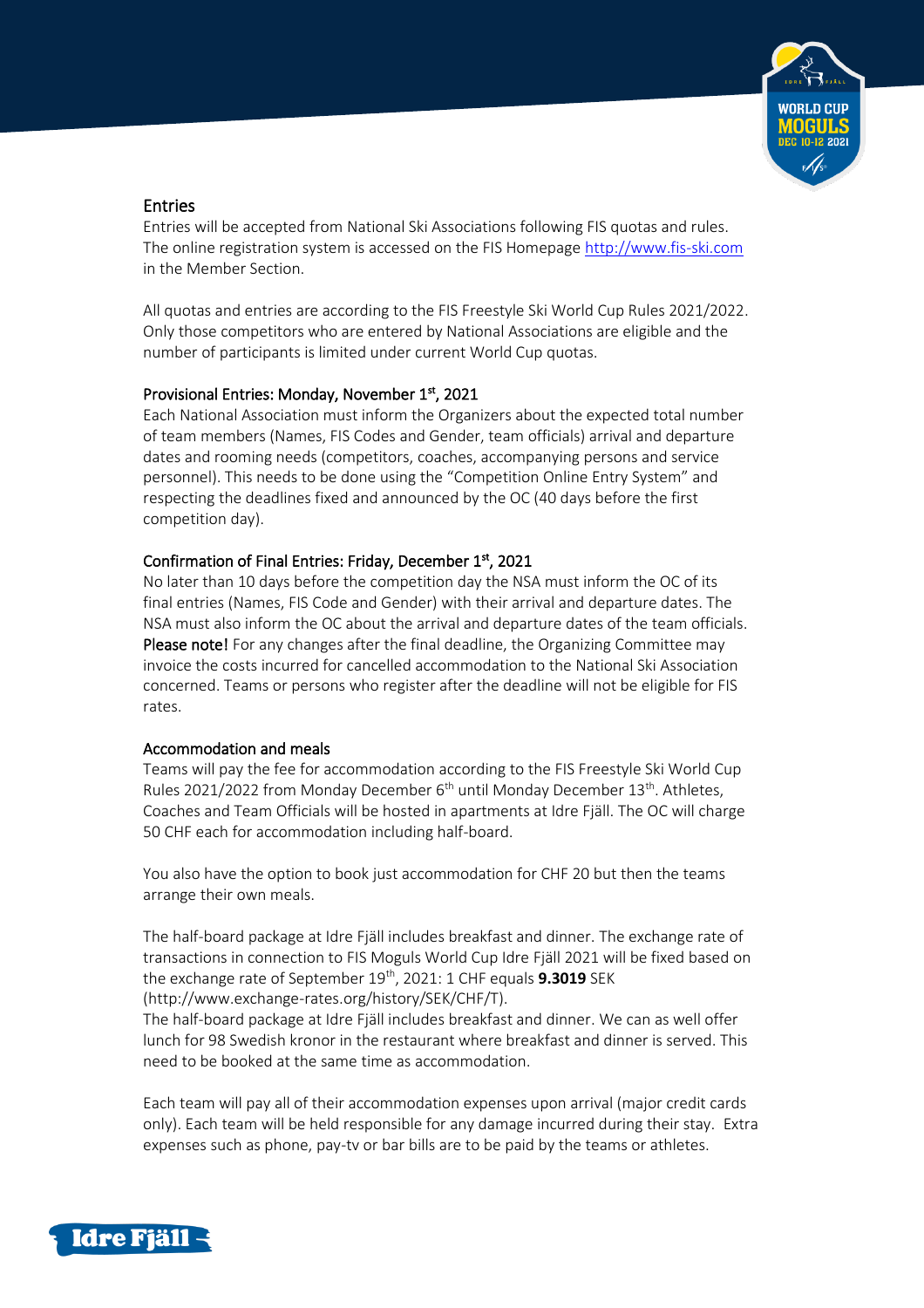

Please enter the team accommodation requirements in the Competition Online Entry System including a provisional list regarding rooms sharing by November  $1^\mathrm{st}$ , 2021.

# COVID-19 Preventative Measures

The FIS Mogul World Cup 10<sup>th</sup> - 12<sup>th</sup> of December 2021 will take place with enhanced safety measures. The OC will follow all guidelines from FIS and the Swedish government.

The OC will send out separate COVID-19 Protocol and Testing Protocol when the FIS COVID Protocol is published.

The OC reserves right for necessary changes which will be announced immediately.

See more information on the COVID-19 Hub on the FIS Website: <https://www.fis-ski.com/en/inside-fis/covid-19-hub>

## Ski Waxing Rooms

Ski waxing and storage facilities will be located on the West side of the Mountain. Teams will be informed on location of waxing cabins upon arrival.

## Travel to Idre Fjäll

Idre Fjäll is situated in the northwest of the county of Dalarna in Sweden, close to the Norwegian borde[r https://goo.gl/maps/iAXLkYB6PwK2.](https://goo.gl/maps/iAXLkYB6PwK2) Stockholm Arlanda Airport is about five hours by car from Idre Fjäll. You can also travel by train from Stockholm Arlanda Airport to Mora. From Gardermoen Oslo Airport it is around a four hour drive to Idre Fjäll. Mora Airport is a domestic airport and from Mora it is approximately two hours by car or bus. This year we recommend that you fly to Arlanda airport due to COVID restrictions between Sweden and Norway.

# Airport Transfer:

Teams are responsible for their own transportation, but the organizing committee provides assistance in arrangement of bus transfer from Arlanda Airport to Idre Fjäll upon request. Please contact the Organizing Committee by November  $13<sup>th</sup>$ , 2021 to make airport transfer arrangements. Contact: [info@worldcupidrefjall.com.](mailto:info@worldcupidrefjall.com)

# Race Office/Registration

The Race Office will be in the conference room Nipsalen at the main building at Idre Fjäll and will open at 14:00, Tuesday, December  $7<sup>th</sup>$ . This year there will be a separate entrance only available for the teams and officials. The personnel of race office will wear mouth nose protection.

Attention Team Captains: Please confirm your athlete entries at the Race Office on Tuesday, December 7th prior to the first Team Captain's Meeting. Contact: [raceoffice@worldcupidrefjall.com](mailto:raceoffice@worldcupidrefjall.com)

# Team Captains Meeting

This year all Team Captains Meetings will be held online.

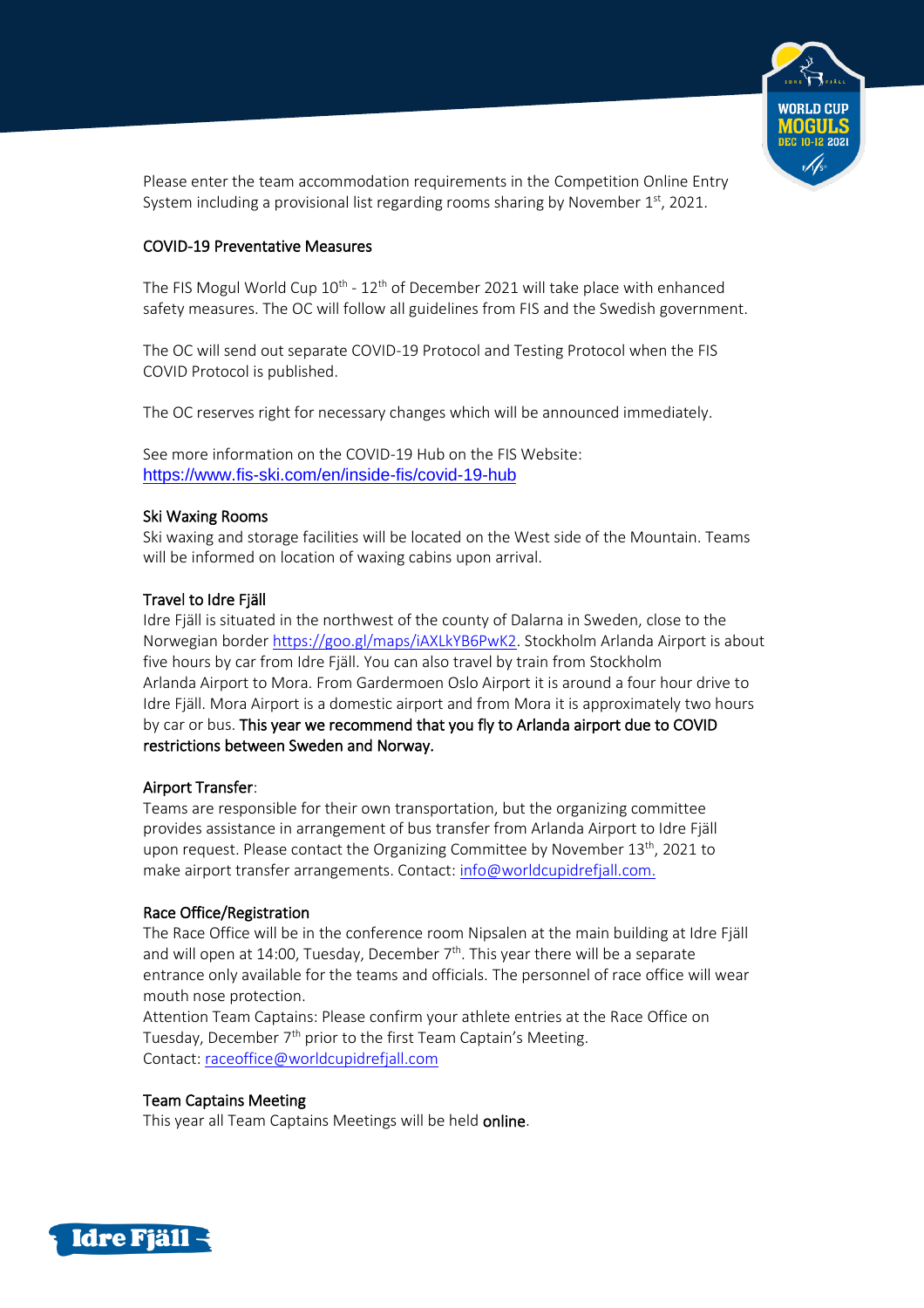

#### Accreditation

Accreditation is received at the Race Office in conference room Nipsalen at the main building at Idre Fjäll. The Race Office will open on Tuesday, December 7<sup>th</sup>, 2021. We would like that only one member from the teams collect the accreditation to minimize the number of people in Nipsalen.

This year we as organisers will limit the number of accredited persons. Please accredit only persons that are working during the World Cup.

## Regulations

The Organizing Committee will follow all qualifications as outlined in current rules and formula for the FIS Freestyle Ski World Cup Rules 2021/2022 and any precision and/or amendments to these rules.

#### Bibs

The competitors must wear bibs during training, the race and award ceremonies.

## Prize Money and Prize Money Taxes

Prize money will be transferred to the athletes' account. A withholding tax will be retained as per Swedish Income Tax Law. See Prize money breakdown below:

| Place                            | <b>Amount CHF</b> | % of Total |
|----------------------------------|-------------------|------------|
| $1st$ place                      | 11,250            | 45.00 %    |
| $2nd$ place                      | 5,875             | 23,50%     |
| 3rd place                        | 3,125             | 12.50%     |
| $4^{\text{th}}$ place            | 1.500             | 6.00%      |
| $5th$ place                      | 750               | 3.00%      |
| $6th$ place                      | 625               | 2.50%      |
| $7th$ place                      | 563               | 2.25%      |
| $8th$ place                      | 500               | 2.00%      |
| $\overline{9}^{\text{th}}$ place | 437               | 1.75%      |
| $10th$ place                     | 375               | 1.50%      |
| Total                            | 25.000            | 100.00%    |

Please note: NSAs must manage all information required for prize money using the FIS Athlete Registration module in the FIS member section. All bank information MUST be uploaded to the FIS database prior to the Finals.

# Insurance and liability

Each competitor must have his/her own medical insurance. The Organizing Committee sponsors, suppliers, their agents, the FIS and the Swedish National Ski Association do not take any responsibility for accidents, damaged or lost equipment during the event. All athletes, officials and members of the National Associations who attend and participate in the event, shall do so at their own risk. The OC, sponsors and suppliers, their agents, employees and volunteers shall not be held responsible for any losses or